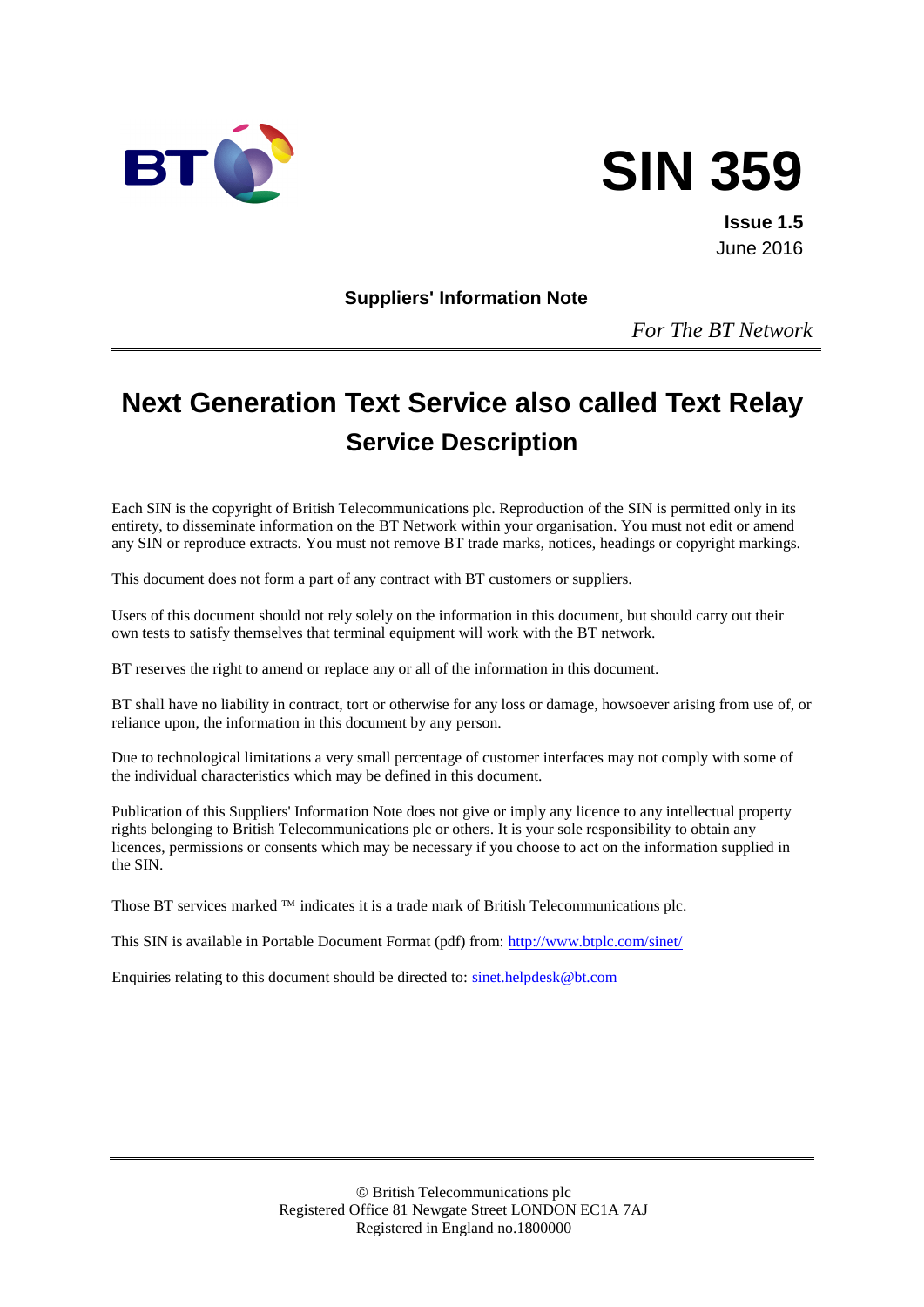## **CONTENTS**

| 1.         |       |  |
|------------|-------|--|
| 1.1<br>1.2 |       |  |
|            | 1.2.1 |  |
| 1.3        | 1.2.2 |  |
| 1.4        |       |  |
| 2.         |       |  |
| 2.1        |       |  |
| 2.2        |       |  |
| 3.         |       |  |
| 3.1        |       |  |
| 3.2        |       |  |
| 3.3        |       |  |
| 3.4        |       |  |
| 3.5        |       |  |
|            |       |  |
| 4.         |       |  |
| 5.         |       |  |
| 6.         |       |  |
| 7.         |       |  |
| 8.         |       |  |
| 9.         |       |  |
| 10.        |       |  |
| 11.        |       |  |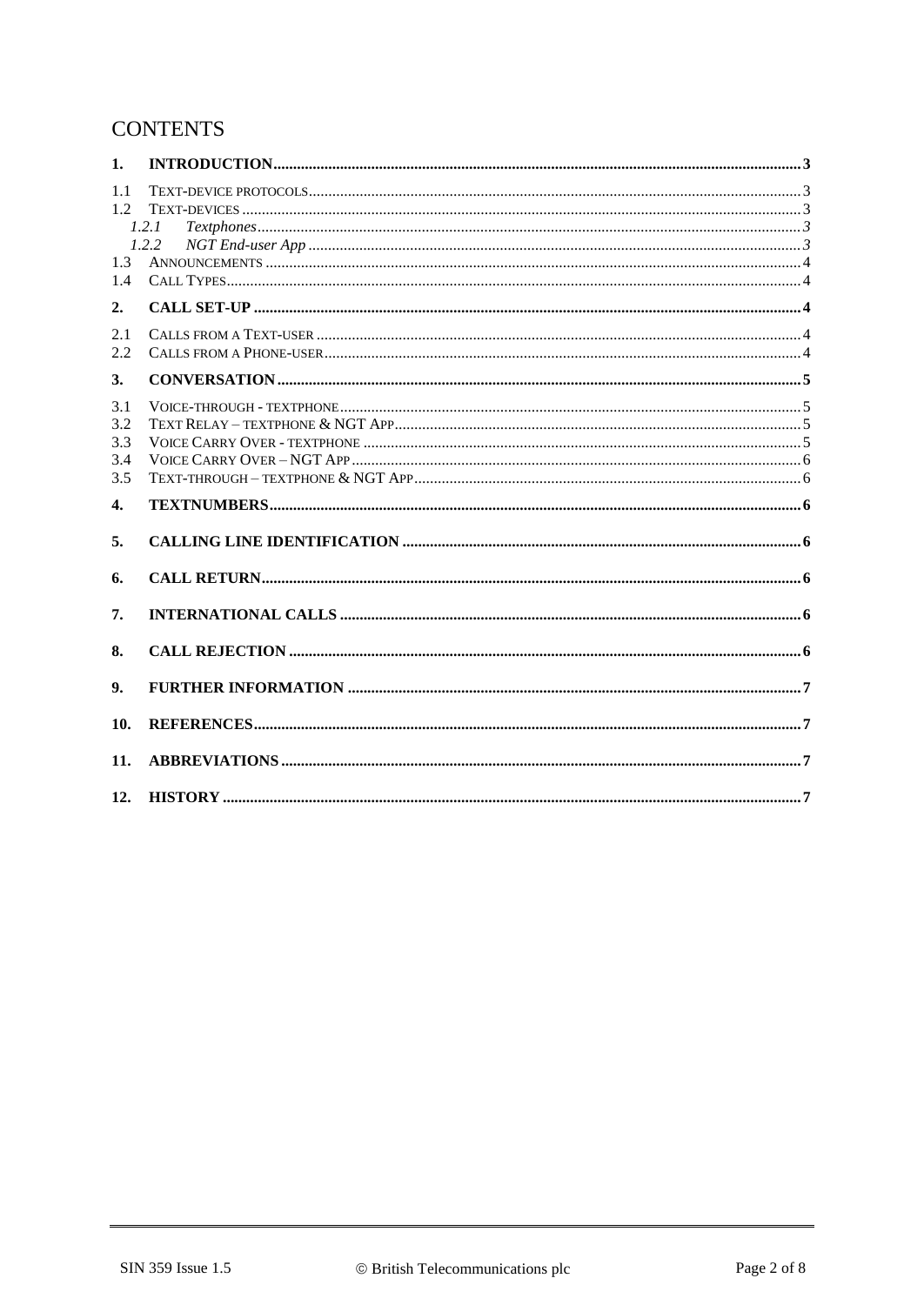# **1. Introduction**

This SIN describes the Next Generation Text (NGT) Service (The Service) which also known as Text Relay service that is provided for PSTN customers who need to use real-time text in association with phone calls because of their disabilities.

The Service offers the option of routing calls that will or could involve real-time text communications through The Service. The NGT Platform is accessed on a per call basis by prefixing the full telephone number with a NGT Prefix.

The Service provides the following features:

- $\bullet$  uses V.18<sup>[\[1\]](#page-6-0)</sup> compliant modems
- automated access to a relay assistant
- access to operator assistance and Directory Information Services using the existing short code numbers prefixed with 18001 and a Public Emergency Call Service using 18000
- call progress voice announcements in a form suitable for text-users
- allows communications between incompatible textphones
- the Calling Line Identification (CLI) number of the calling line, or the reason for its absence, is passed through The Service
- an app that provides a real-text channel in parallel with a telephone call.

#### 1.1 Text-device protocols

Real-time text-devices can connect to The Service using either:

- a textphone that is compatible with the ITU-T V.18 Recommendation.
- or the NGT App in parallel with a standard telephone call.

#### 1.2 Text-devices

In this document the term 'text-device' is used to describe both a textphone and the NGT App.

#### **1.2.1 Textphones**

While the NGT modems support the protocols within the V.18 Recommendation it is advantageous to the customers if they use the carrier based protocol such as native V.18 or  $V.21$ <sup>[\[2\]](#page-6-1)</sup>.

If non-carrier based textphone protocols, such as Baudot, are used some characters have to be typed in order to detect the protocol being used. To prompt the user an announcement will be sent to the textphone saying "NGT Please type hello GA".

Additionally, for textphones which do not generate tones during a state change i.e. from voice to text or from text to voice, a signal will have to be typed or keyed by the text-user.

#### **1.2.2 NGT End-user App**

As well as supporting the textphones that were previously supported by Text Relay and TextDirect NGT provides an app that is used in parallel with a phone call. The NGT App can be downloaded from the appropriate app store or the NGT Website and run on a compatible smartphone, tablet or personal computer.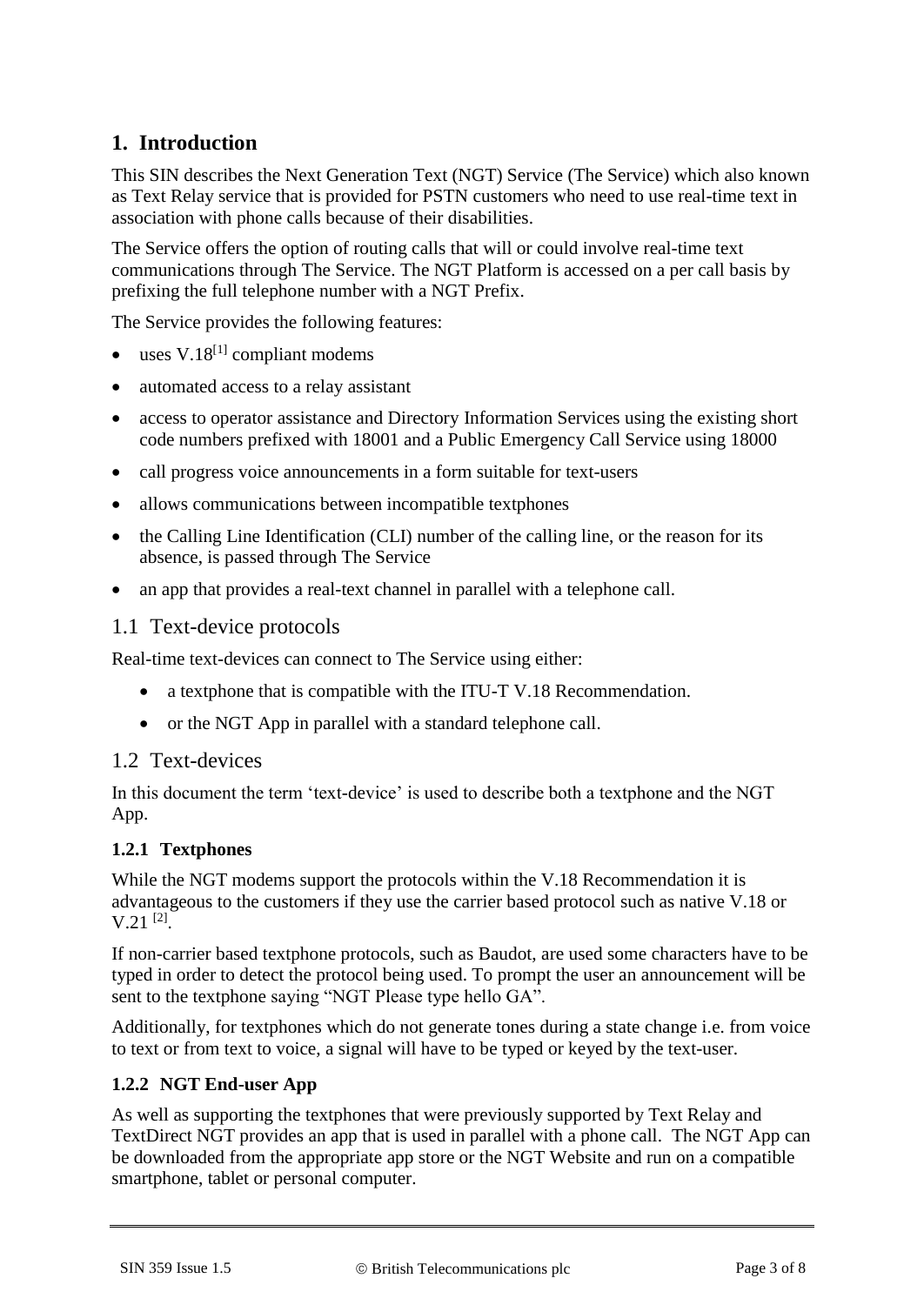## 1.3 Announcements

Call status announcements from The Service to the customer are delivered in a form appropriate to that customer's communication mode at that moment in time. A text-user will receive announcements in text using a protocol compatible with their textphone or the NGT App, and a phone-user will receive announcements as tones or voice.

All text announcements from The Service will be prefixed with "NGT" so that the text-user can identify that the announcement has been sent by The Service and not by the distant end. An example of such an announcement would be "NGT The number you called is busy, please try later."

#### 1.4 Call Types

The Service provides automatic access to a relay assistant for voice-to-text and text-to-voice calls. The Service also supports both text-to-text and voice-to-voice calls.

## **2. Call Set-up**

#### 2.1 Calls from a Text-user

To use The Service a text-user will prefix the full telephone number they are calling with the NGT Prefix, 18001. The Service requires that the originating network presents the NGT Prefix together with the destination number as the dialled digits. If a text-user wants to call a number such as 0207 946 0123 then the number they will dial will be 18001 0207 946 0123 and this will be presented to The Service.

Before The Service makes the second leg of the call The Service must connect to a textdevice either a textphone or the NGT App. This connection is then used to convey call status information.

When the call is connected through to the called telephone, and that telephone 'rings', The Service sends a text announcement "NGT ring ring" to the caller indicating that the telephone they are calling is ringing.

If the phone number being called is busy the caller will receive the following text announcement "NGT The number you called is busy, please try later.".

When the call is answered The Service will detect whether there is a text-device present or not. If there is no text-device then a relay assistant will be connected into the call. If there is a text-device then real-text communication can commence between the two parties (See: [Text](#page-5-0)through – textphone  $& NGT App$ .

#### 2.2 Calls from a Phone-user

For telephone-users the NGT Prefix is 18002. Phone-users should use The Service when they wish communicate with a text-user or when they think there is the possibility that the call may be answered by a text-user, as in the case of a household of people with mixed ability i.e. text-users and telephone-users in the same household.

A telephone caller will dial the NGT Prefix 18002 followed by the full telephone number, so that a call to 0207946 0123 will become 180020207946 0123.

When the call is connected through to the called number the caller will hear ringing, busy or failure tones or they will receive an equivalent NGT voice announcement.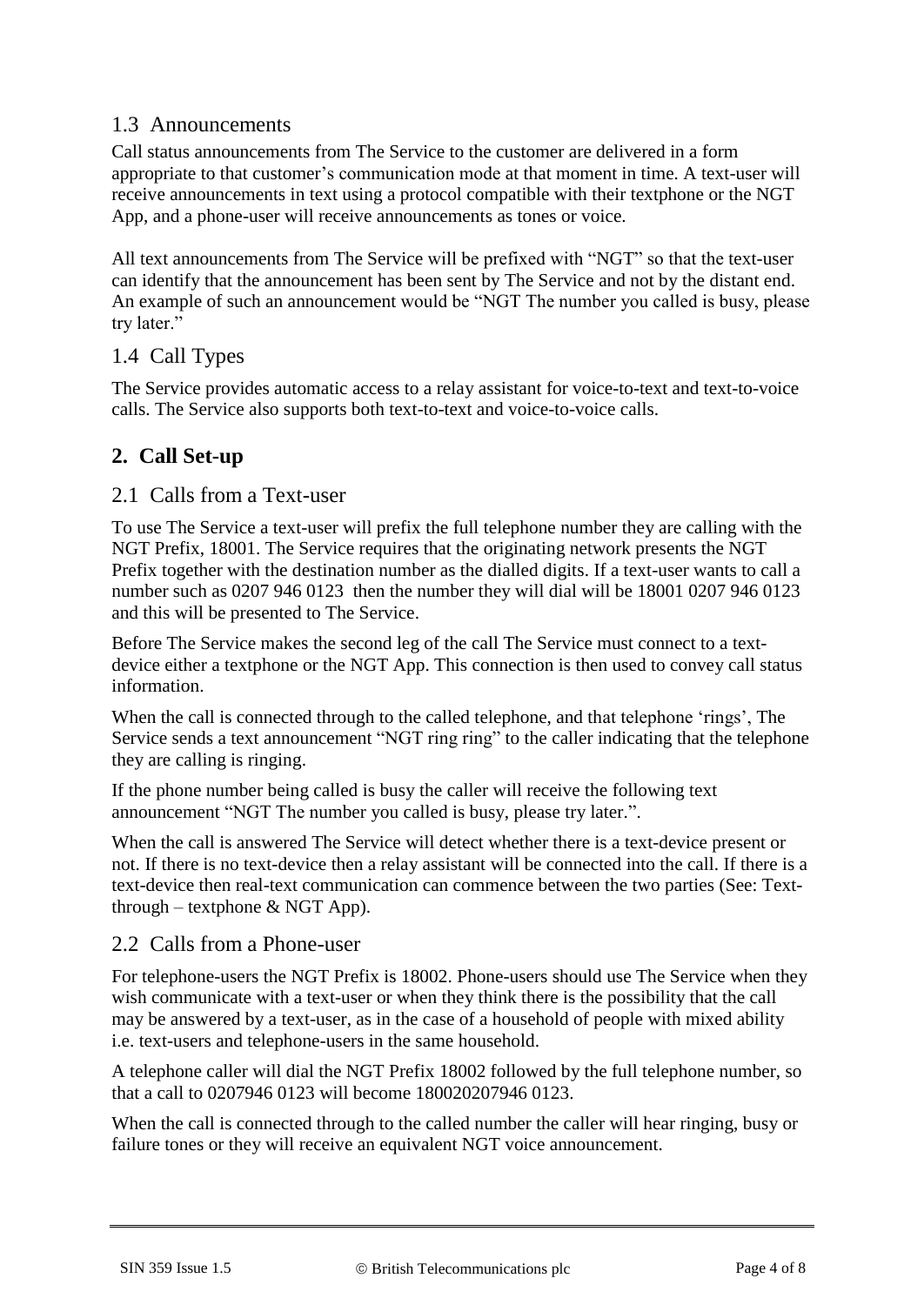When the call is answered The Service will detect whether there is a text-device present or not. If there is a text-device then a relay assistant will be connected in to the call. If no textdevice is present then the voice path is switched through allowing the voice conversation to commence.

## **3. Conversation**

Once a call has been established and the called party answers The Service supports four different modes or ways of communicating, each of these modes is described below. A call will stay in each mode until one or both of the terminals change i.e. one party switches from text to voice or vice versa. At this point The Service decides which mode to move the call into, dependent on the terminals that are present at each end of the call. The next mode is also dependent on the previous mode as shown in the diagram.



## 3.1 Voice-through - textphone

In this mode The Service connects the voice path through between the two parties enabling them to talk to each other.

## 3.2 Text Relay – textphone & NGT App

A NGT Relay Assistant will be connected into a phone conversation when one party is a textuser and the other is a phone-user. Text from the text-user is read and spoken to the phoneuser by the relay assistant. In the other direction the relay assistant types the spoken message from the phone-user to the text-user. When The Service detects that a relay assistant is required both parties are informed, using the appropriate means, that a relay assistant is being connected.

The relay assistant will remain connected in to the call until the end of the call, however if they are no longer required the relay assistant will release themselves from the call.

#### 3.3 Voice Carry Over - textphone

This is when a textphone user switches from using text to speaking or hearing mode when there is a relay assistant associated with the call. When the textphone user switches to voice they are able to talk to the other person. From Voice-through mode the call can either return to the relay assistant or if they are no longer required it will go into Voice-through.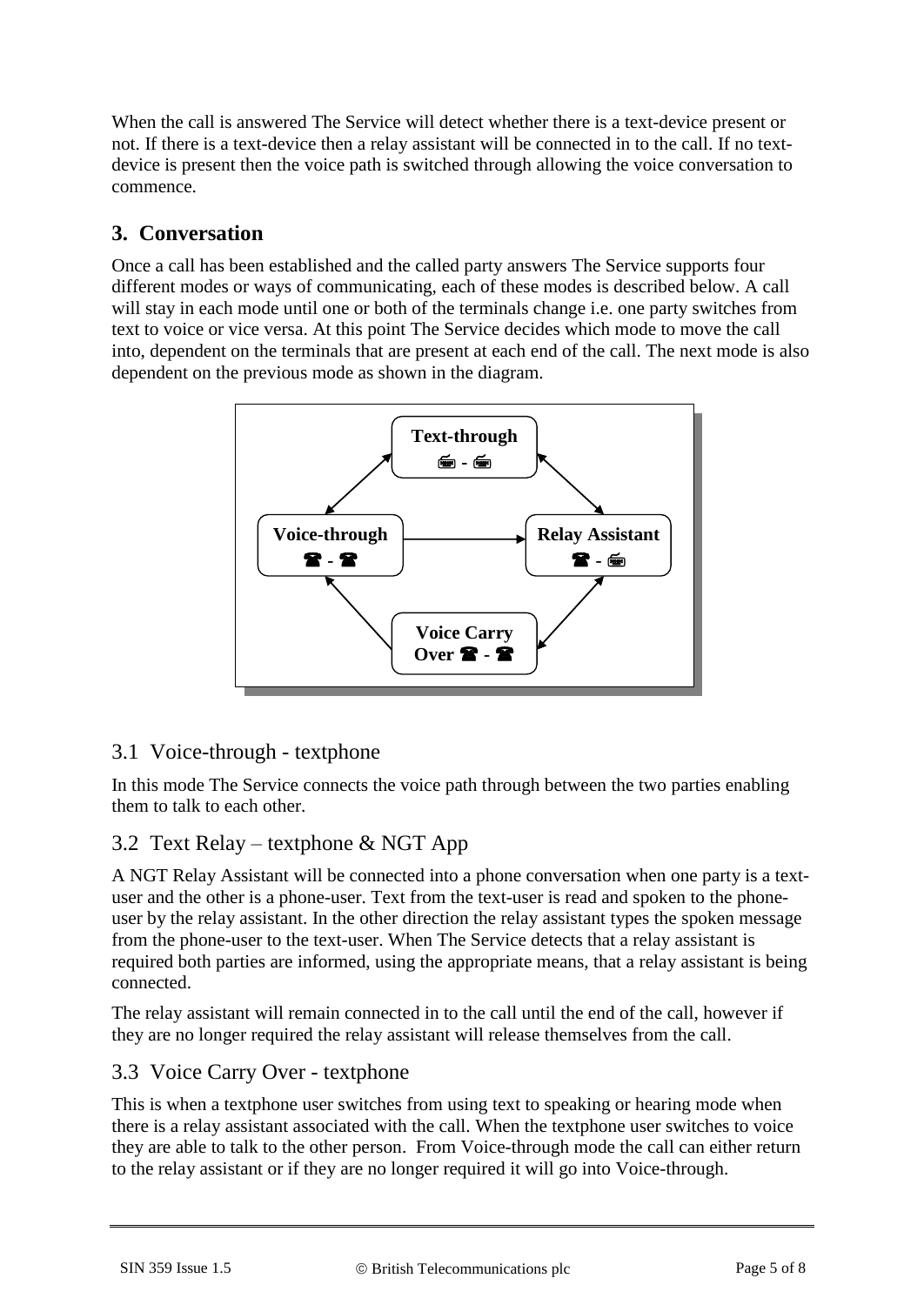## 3.4 Voice Carry Over – NGT App

The NGT App works in parallel with a phone call and there is a permanent voice path between the calling party, called party and the relay assistant. This means that a text-user can speak direct to the other party, or hear the other party without needing to go via the relay assistant.

## <span id="page-5-0"></span>3.5 Text-through – textphone & NGT App

When in Text-through mode The Service enables real-time text communications to take place between two text-users. The text-devices do not have to be compatible with each other as The Service decodes and translates the protocols being used by the two text-devices. When two textphones, two NGT Apps, or a textphone and NGT App are connected together through The Service the textphones do not actually connect directly to each other.

## **4. TextNumbers**

NGT TextNumbers are alternative access numbers that can be associated with a text-user's fixed or mobile phone number. When a TextNumber is dialled the call is routed through The Service without the 18002 prefix being used. More information is available at: http://ngts.org.uk/textnumber\_index.php.

## **5. Calling Line Identification**

As with other network nodes The Service passes the Calling Line Identification (CLI), Calling Line Identification Presentation (CLIP) and Withheld flag through to the destination network.

As with a standard call the CLI/CLIP can be withheld or released by dialling 141 (per call withhold) or 1470 (per call release) **before** the NGT Prefix e.g. 141 18001 0207 946 0123.

## **6. Call Return**

By dialling 18001 1471 the test-user can see the CLI of their last incoming call provided that call used The Service and the CLI was not withheld. The text-user has the option of keying 3, which will instruct The Service to attempt a return call. This facility operates independently of the PSTN Call Return service.

## **7. International Calls**

Text Relay will allow both text-user and phone--users to make calls to international telephone numbers by using the NGT Prefix. Language translation is not provided by The Service and character-set compatibility cannot be guaranteed.

## **8. Call Rejection**

Under normal circumstances The Service will attempt to connect all calls to the destination indicated in the dialled digits presented to The Service. However in the following circumstances calls will be rejected:

- when the call does not have a valid Network CLI (except for 18000 calls)
- when the destination is an international or premium rate number and the Basic Service Marks from the originating network indicate that the call type is barred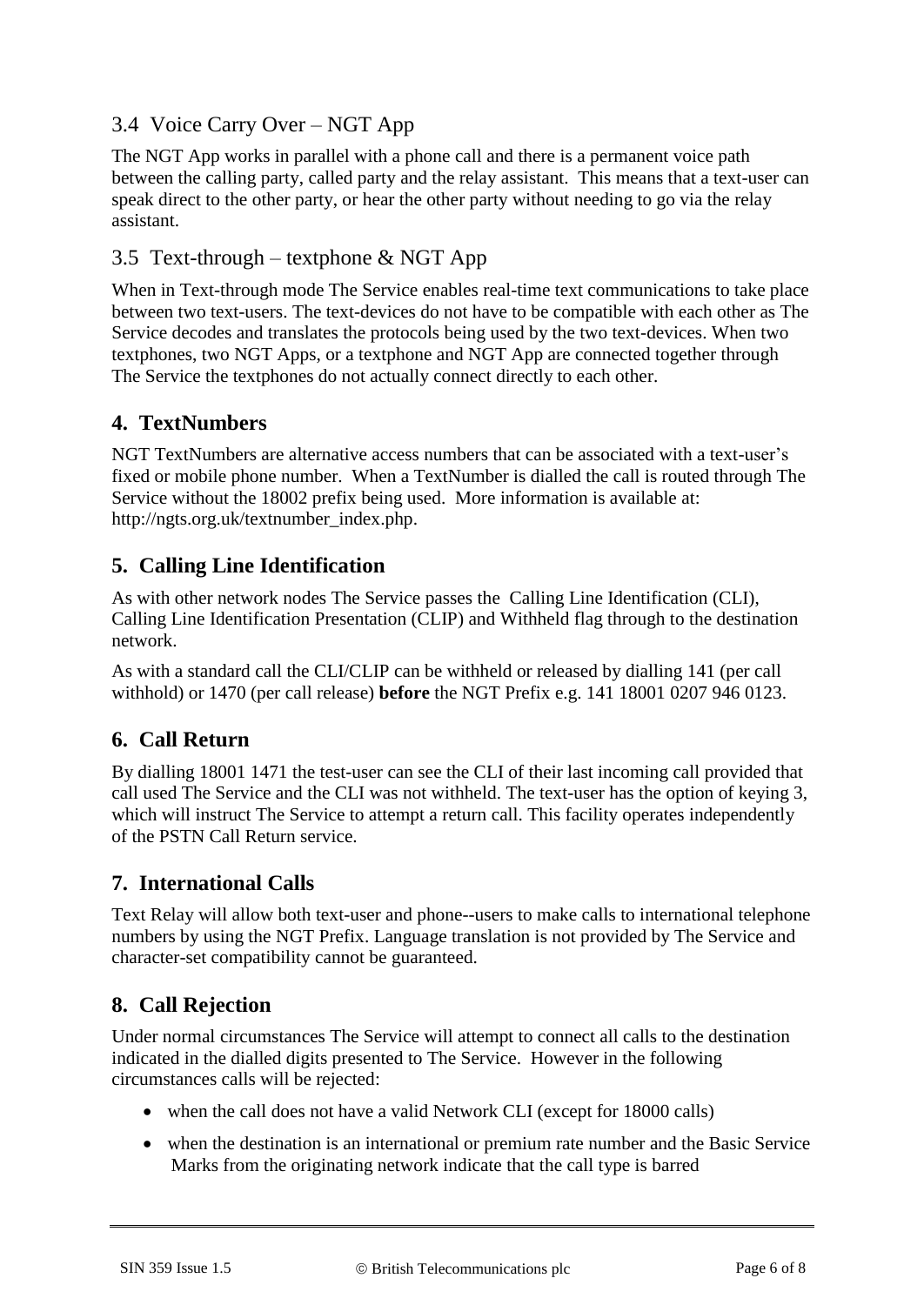when there is a known fraud issue involving either the calling number or the destination

#### **9. Further information**

Further information about The Service can be obtained from the website at [http://ngts.org.uk.](http://ngts.org.uk/) More detailed information aimed at Communications Providers can be found at: [http://ngts.org.uk/cp\\_index.php](http://ngts.org.uk/cp_index.php)

If you have enquiries relating to the contents of this document then please e-mail [sinet.helpdesk@bt.com](mailto:sinet.helpdesk@bt.com)

#### **10. References**

<span id="page-6-1"></span><span id="page-6-0"></span>

| $\lceil 1 \rceil$ | V.18 | Recommendation V.18 - Operational and interworking requirements<br>for DCEs operating in the text telephone mode         |
|-------------------|------|--------------------------------------------------------------------------------------------------------------------------|
| $\lceil 2 \rceil$ | V.21 | Recommendation V.21 - 300 bits per second duplex modem<br>standardized for use in the general switched telephone network |

ITU-T Recommendation

For copies of referenced documents please see the document sources page at http://www.btplc.com/sinet/

#### **11. Abbreviations**

| CL I         | Calling Line Identification                                                                 |
|--------------|---------------------------------------------------------------------------------------------|
| <b>ITU-T</b> | International Telecommunication Union - Telecommunications<br><b>Standardization Sector</b> |
| <b>NGT</b>   | Next Generation Text Service that replaces Text Relay and<br><b>TextDirect</b>              |
| <b>PSTN</b>  | <b>Public Switched Telephone Network</b>                                                    |
| <b>SIN</b>   | <b>Suppliers' Information Note</b>                                                          |
|              | BT TextDirect (the original name for the Text Relay)                                        |

## **12. History**

| $\text{Issue} 10 \text{ [November 2000]}$  |                                                                                                          |
|--------------------------------------------|----------------------------------------------------------------------------------------------------------|
| Issue 1.1 September 2002 Editorial update. |                                                                                                          |
|                                            | Issue 1.2 September 2004 Clause covering compliance of terminal equipment removed.<br>Editorial changes. |
| Issue 1.3   April 2009                     | Name change from TextDirect to Text Relay                                                                |
|                                            | Issue 1.4   December 2011   Call Rejection section added                                                 |